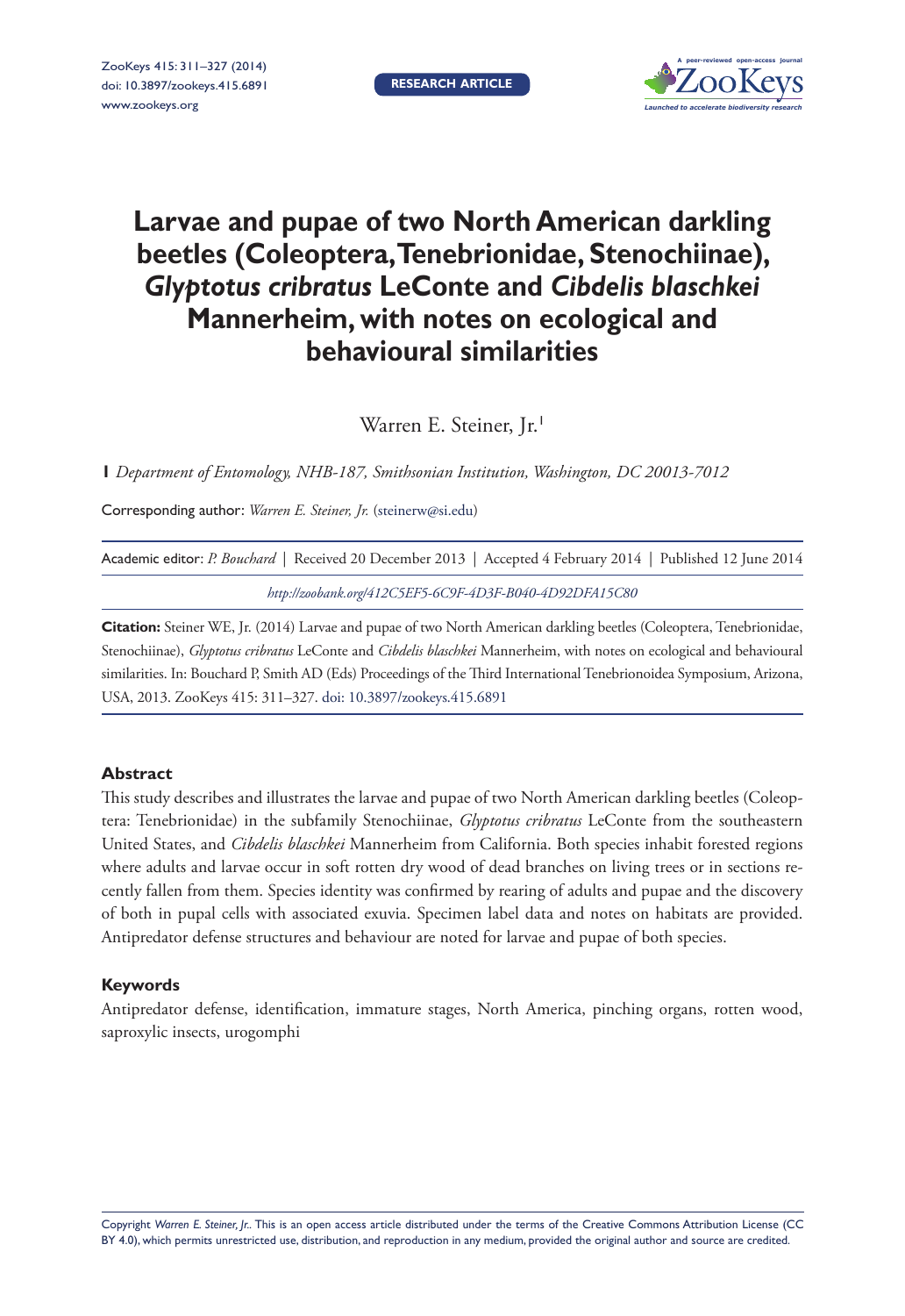## **Introduction**

The Stenochiinae (Coleoptera: Tenebrionidae) are a large, diverse group of darkling beetles (Matthews et al. 2010), but even in areas with faunas considered to be well known, immature stages of many common species remain undescribed, especially the ephemeral pupae. Stenochiine larvae often possess distinctive apical abdominal armature, presumed to be defensive. Known pupal structures inspire equal curiosity and provide good characters for analysis of generic relationships (Bouchard and Steiner 2004). Larvae and pupae of *Glyptotus cribratus* LeConte from the southeastern United States and *Cibdelis blaschkei* Mannerheim from California – the type-species of their respective genera – are described in this study for the first time, with the intent of contributing to characterization of features useful for future identification and studies of phylogeny. Both species inhabit forested regions where adults, larvae and pupae have been found in soft rotten dry wood of dead branches on living trees or in sections recently fallen from them. The discovery and recognition of this particular niche should facilitate collection of these and other tenebrionid larvae occupying forest habitats.

# **Materials and methods**

Larval specimens were preserved in 80% ethanol; prior to this, some were killed either with hot water or by fumigation in ethyl acetate. Pupal specimens were similarly preserved as described earlier (Steiner 1995). Specimen label data below are given verbatim, with commas inserted for clarity, and breaks between labels are separated by a forward slash. Numbers of specimens bearing those data follow in parentheses, indicated as (L) larva, (P) pupa, or adult with associated exuvia. All specimens are deposited in the United States National Museum of Natural History (USNM), Smithsonian Institution, Washington, DC, USA.

# **Systematics**

# *Glyptotus cribratus* **LeConte** [http://species-id.net/wiki/Glyptotus\\_cribratus](http://species-id.net/wiki/Glyptotus_cribratus)

**Background.** A single larva from southern Florida, USA, presumed to be *G. cribratus*, was reported by St. George (1924), who provided some key characters though the specimen's identity has remained uncertain. New associated adult and larval material, including one larva reared to an adult and another providing the first known pupal specimen (described herein), shows that the larva from St. George's account was not that of *Glyptotus*, as discussed below. The specimen, presumably in USNM, could not be located.

Three mature larvae, found in wood products from Mexico, 1982–84, were identified as "*Glyptotus* sp." by T. J. Spilman, but it is uncertain what material he used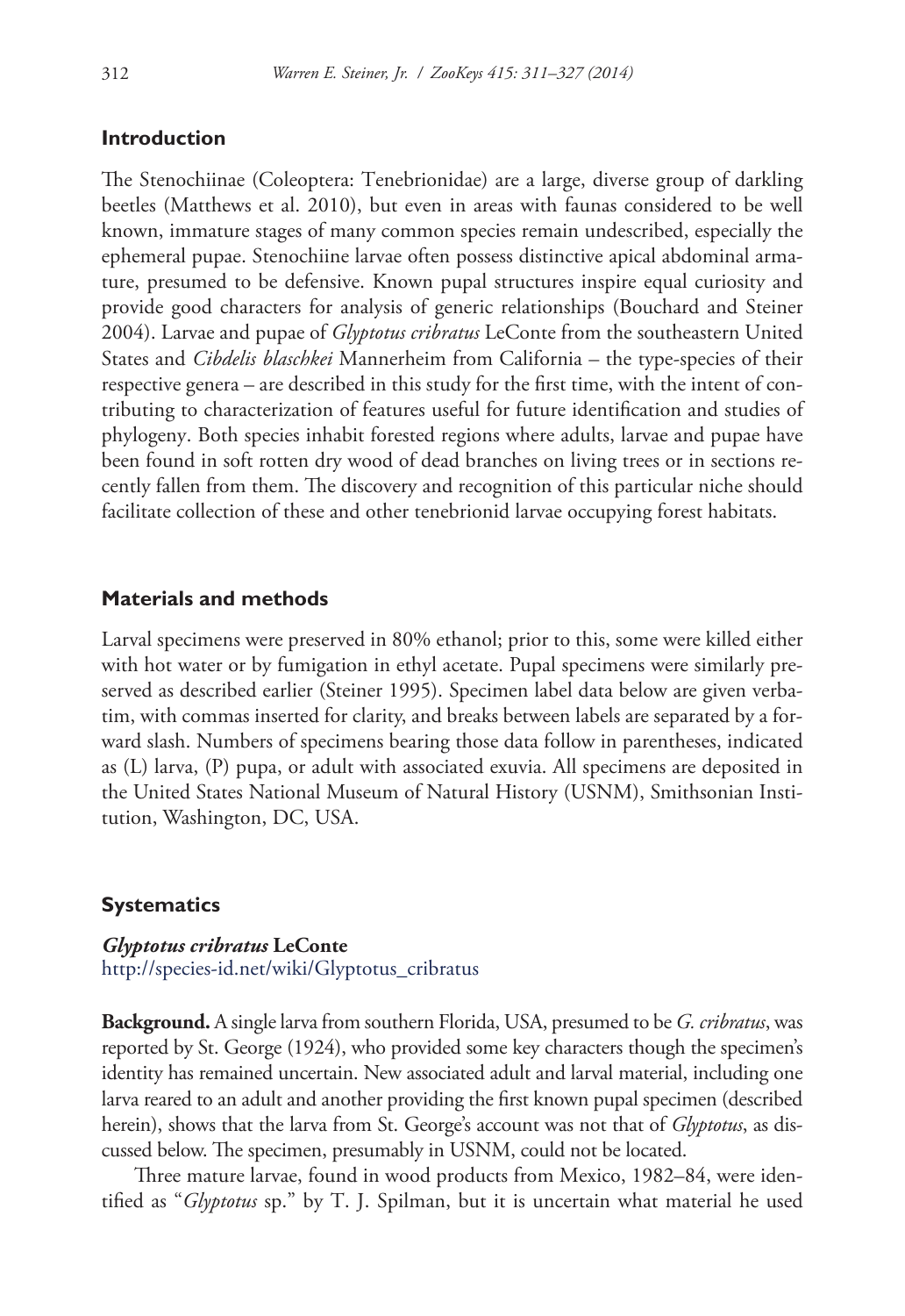to make this determination; these larvae are considered in the present study to be *G. cribratus*, identical to specimens from USA; the species is known from southern Texas and thus its occurrence in north-eastern Mexico is feasible.

**Description of mature larva.** (Figures 1, 3–5, 9–12).

**Body.** Length 23–30 mm; elongate-cylindrical, pale yellowish-white with light brown dorsal bands at posterior edges of terga and anterior edge of prothoracic tergum; mandible apices and bases, claws of tarsunguli, and apices of urogomphi and associated processes blackish to brown, heavily sclerotized; cuticle otherwise lightly sclerotized, surfaces shining, finely rugose, with scattered fine setae; abdominal tergum VIII slightly darker yellow-brown with scattered large circular punctures.

**Head.** Prognathous, head slightly declined, globular but slightly flattened dorsoventrally. Head capsule width 3.4–3.5 mm. Epicranial stem about one fifth head capsule length; frontal arms widely V-shaped, fine and obscure. Each half of head capsule with 10–13 scattered, long erect setae positioned dorsally and laterally. Stemmata five on each side closely posterior to antenna base, variably pigmented; anterior row of three closely spaced and usually darker than offset pair behind them. Clypeus convex, transverse, weakly trapezoidal, about two times wider than long, with one long seta on each side of disc and three smaller setae at lateral edges. Labrum transverse, convex, with two long discal setae, two anterior setae near midline, and four smaller, fine setae along each side of anterior edge. Epipharynx with three relatively stout setae along each side of anterior margin and two very short, stout medial spines, the pair slightly offset to left; with a cluster of 8–9 small round sensory papillae anterior to spines; tormae slightly asymmetrical. Antenna three segmented with membranous base globular, wider than long; first segment longest, cylindrical, wider toward apex, 2.5× longer than wide; second segment ovoid, two thirds as long as first, 2x longer than wide, with apical sensoria flat, kidney-shaped, partly encircling base of third segment; third segment very small, cylindrical, 1.5× longer than wide, with a single fine seta apically. Mandibles asymmetrical, apices tridentate, left mandible with a fourth feeble tooth dorsally along sharp incisor edge; left mola concave, with a prominent premolar tooth and three transverse, sclerotized ridges; right mola convex, with a transverse fossa surrounded by irregularly prominent ridges. Ligula with four fine apical setae; prementum, mentum, submentum each with a pair of long setae near base. Hypopharyngeal sclerome well developed, tridentate, with smooth concavity in middle; median tooth carinate, with Y-shaped arms to prominent, conical, lateral teeth; basal transverse ridge asymmetrical.

**Thorax.** Prothorax as long as wide; meso- and metathorax wider than long; terga with 9–12 fine setae on each side, more closely spaced laterally. Mesothoracic spiracle simple, ovate, slightly larger and narrower than abdominal spiracles; metathoracic spiracle visible, very small, nearly circular. Prothoracic leg slightly larger than mid- and hindlegs; all legs with trochanter elongated, with anterior and posterior rows of setae on ridges; femur and tibia bearing scattered, shorter setae; tarsungulus with two prebasal setae; claw simple, sharp, curved apically, two thirds the length of tarsungulus.

**Abdomen.** Abdominal segments I-VII similar, nearly as long as wide, gradually slightly wider posteriorly; terga with sparse setae as on thoracic terga; spiracles annular,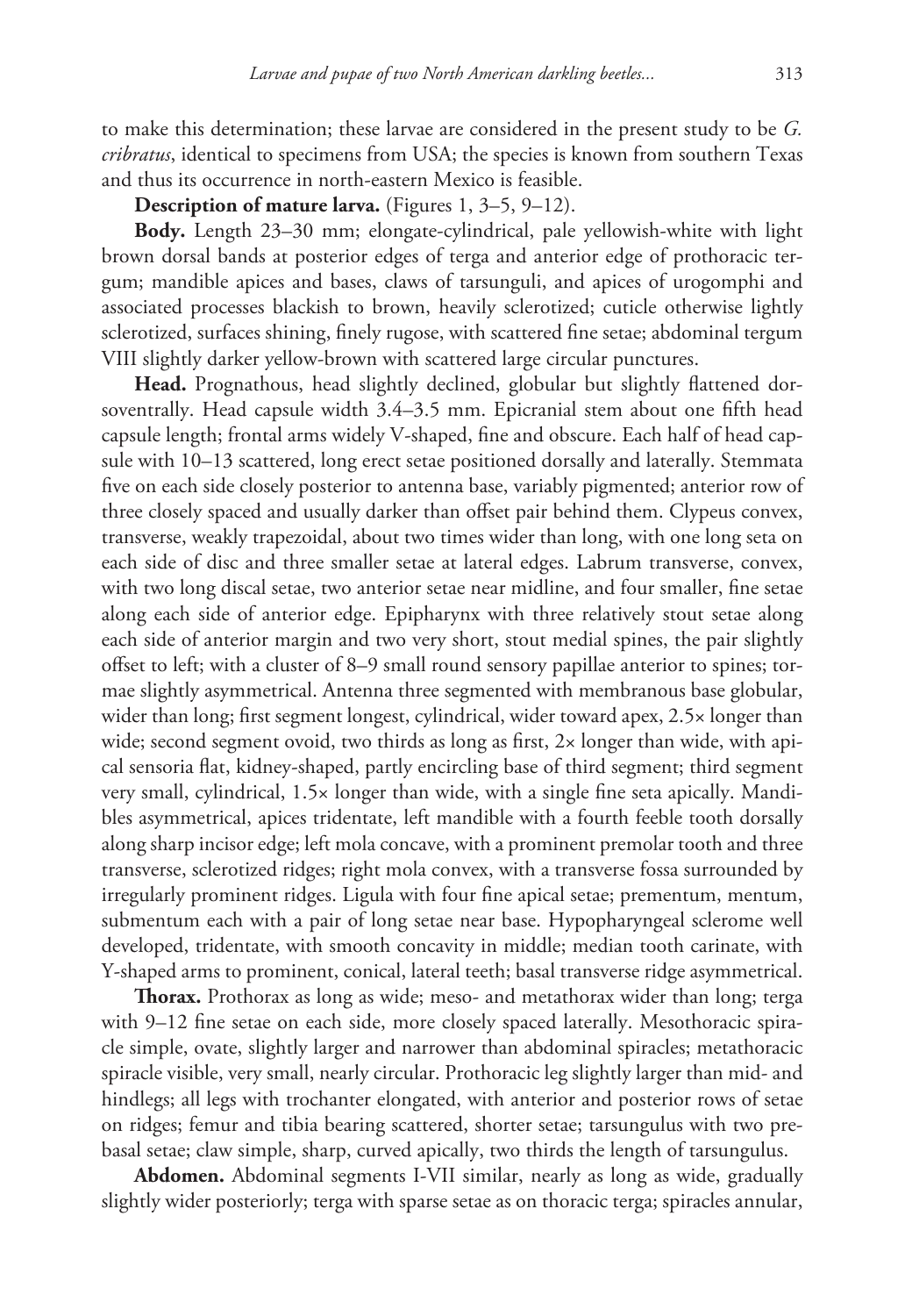

**Figures 1–8.** Mature larva of *Glyptotus cribratus*, lateral view, length 22 mm (**1**), mature larva of *Cibdelis blaschkei* lateral view, length 25 mm (**2**), *Glyptotus cribratus* larva, mandibles, ventral view, length 0.9–1.0 mm (**3**), epipharyngeal sclerome, length 0.4 mm (**4**), epipharynx, width 0.8 mm (**5**), *Cibdelis blaschkei* larva, mandibles, ventral view, length 0.7–0.8 mm (**6**), epipharyngeal sclerome, length 0.3 mm (**7**), epipharynx, width 0.7 mm (**8**).

broadly ovate; sterna on each side with an anterior group of 4–5 setae of varying sizes and a pair of setae posteriorly. Tergum VII with a field of circular, deep punctures across anterior two thirds of middle. Tergum VIII as long as wide, abruptly narrowing posteriorly, with an extensive field of large, deep, circular punctures across anterior half and expanding on sides and dorsally with 7–8 scattered fine setae on each side; sloped posterior bearing two somewhat sclerotized, umbonate bullae on each side, large lateral one with a long seta arising from anterior of base of umbo; small umbo posterior to larger one and closer to midline, connected to larger by a feeble ridge, the four bullae forming a trapezoidal arrangement in posterior view, immediately anterior to a broad membranous apical area which opposes a similar dorsal membrane at anterior of tergum IX. Tergum IX short, about two thirds the width of tergum VIII and hinged to it, allowing curved urogomphi to come forward to oppose and contact bullae of tergum VIII; lateral hinge joint with a sclerotized, tooth-like, anterior process; urogomphi long, gradually tapered, divergent and curved dorsally with sharp apices pointing anteriorly, nearly round in cross-section, darkly sclerotized in apical half, each with three other sclerotized, tooth-like projections near base, as follows: large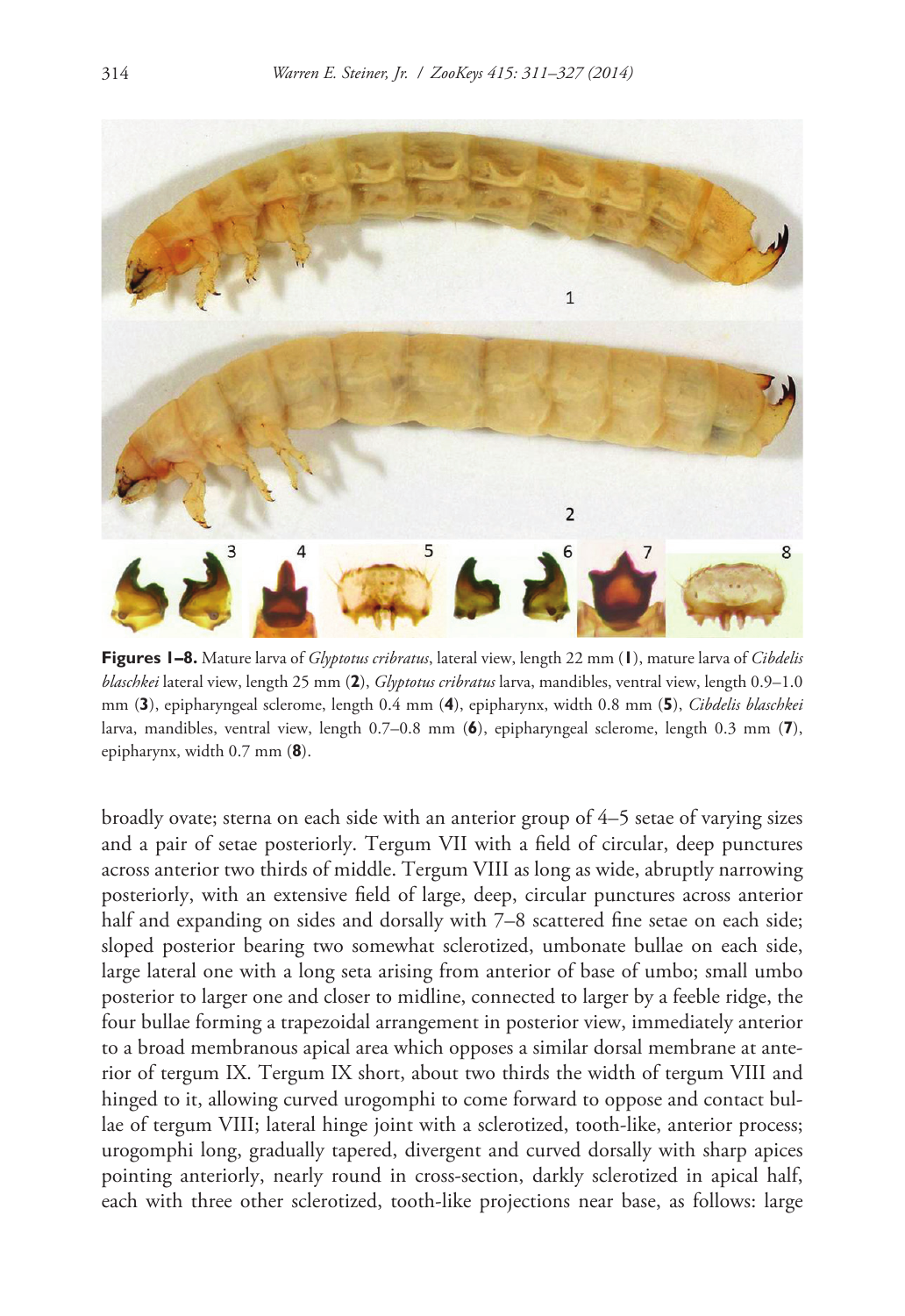lateral claw-like process with apex pointed upward, forward and angled laterally, with a single dorsal seta below apex; small dorsal cone-like process bearing a single seta near apex; smaller, mesal, short, pointed to button-like process closely opposing other on opposite urogomphus. Other setae on tergum IX long, scattered; urogomphus with three setae on ventral (posterior) side; hinge process with a single seta near base; lateral and ventral surface with 7–8 scattered setae. Abdominal segment X small, ventral, transverse, semi-circular, convex, 3× wider than long, with a row of six fine setae across width; pygopods absent.

## **Description of pupa.** (Figures 17–20, 25, 27).

**Body.** Length (from anterior edge of pronotum to tips of urogomphi) 15.1 mm, width of pronotum 3.9 mm; body color white with brownish surface setae, apices of urogomphi and spines on lateral processes; body very sparsely setose except pronotum with numerous fine discal and marginal setae, more dense anteriorly. Lateral processes of middle abdominal segments well developed, wing-like, bearing anterior and posterior smooth teeth and two smaller setigerous lateral spines between them; urogomphi long, smooth, gradually tapered to divergent, upturned apices.

**Head.** Hypognathous; surface smooth but with transverse wrinkles across frons; projection above antennal insertion rounded, not prominent; a few fine setae on frons, near eye, on clypeus and labrum; single seta on left mandible, near middle on outer curve; row of four setae on right mandible, from base to near middle on outer curve; single very small seta on outer edge of maxillary palpus, at base of last segment.

**Thorax.** Pronotum broadly shield-shaped, slightly wider than long, smooth with subtle transverse wrinkles; anterior angles and apex broadly rounded, posterior margin narrowly sinuate with posterior angles slightly pointed posteriorly. Pronotal surfaces with many short, fine setae except anterior margin and part of disc bare and setae more sparse in posterior part of disc; setae most closely spaced along margin of anterior angle, with some setae 2× longer than adjacent ones, fine and often curved; hypomeron smooth, with a few widely spaced fine setae; meso- and metatergite transverse, smooth, with very few fine setae; mesonotum produced and elevated posteriorly at middle (scutellar umbo); metanotum about 2× longer mesonotum, nearly 2× longer than abdominal tergite 1. Elytral sheath smooth with broad, shallow wrinkles; metathoracic wing sheath slightly shorter apically; meso- and metaventrite smooth. Legs and tarsi smooth, with a few scattered fine setae; femora with 5–7 setae from midlength to near apex; tibiae with 3–5 setae along mid-length; protarsi with 3–4 setae on apical tarsomeres ventrally and laterally; apical tarsomeres of meso-and metatarsi with 1–2 setae laterally.

**Abdomen.** All surfaces smooth, bearing scattered fine setae; spiracles annular, vertically ovate to reniform, barely pigmented, visible on segments 2–6. Tergite 1 short, with five discal setae on each side, lateral process with single small posterior tooth and two small lateral spines with a wide, U-shaped emargination between them; smallest spine near base of tooth and bearing an apical seta, largest (anterior) sharply pointed, with a sub-apical seta. Tergites 2–5 of similar form, quadrate, transverse, with 4–5 discal setae on each side; lateral processes each with anterior and slightly smaller posterior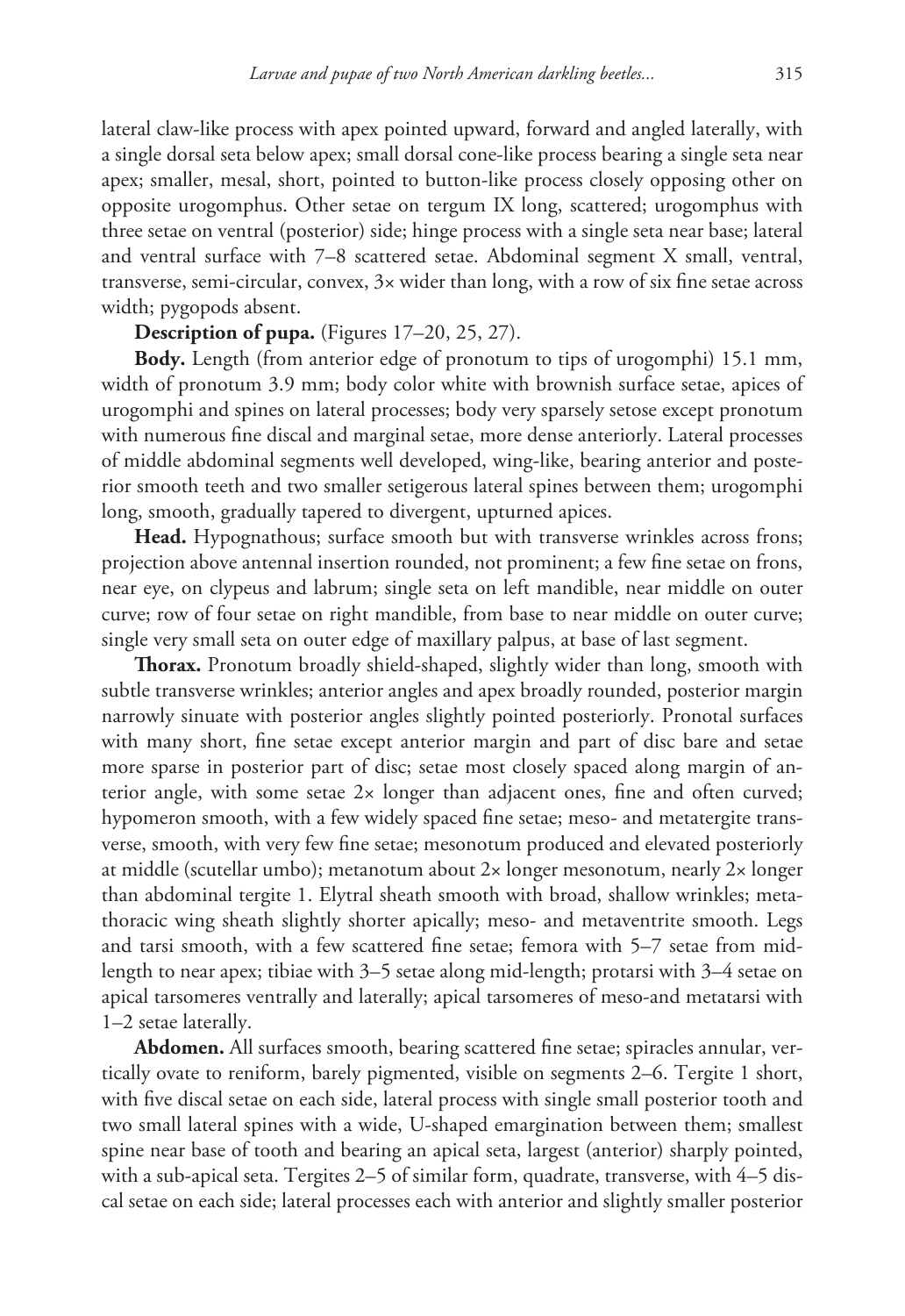

**Figures 9–16.** Abdominal apices of mature larvae of *Glyptotus cribratus* (**9–12**), dorsal (**9**) and lateral (**10**) view, urogomphi at rest, dorsal (**11**) and lateral (**12**) view, urogomphi raised, and abdominal apices of mature larvae of *Cibdelis blaschkei* (**13–16**), dorsal (**13**) and lateral (**14**) view, urogomphi at rest, dorsal (**15**) and lateral (**16**) view, urogomphi raised. Maximum widths of abdominal segments 3.3–3.5 mm.

teeth, stout but pointed at sclerotized, curved apices; lateral spines with sharp, sclerotized tips; larger of lateral spines near midpoint between teeth, bearing a sub-apical seta on posterior side, smaller spine arising from mid-length of posterior tooth, bearing a sub-apical seta on anterior side. Ventrites 2–6 smooth, convex, with 4–7 small fine setae on each side. Lateral process of tergite 6 with posterior tooth absent, both spines with sub-apical seta on posterior side. Tergite 7 narrower than preceding tergites, with four small fine setae on each side, with lateral process positioned and directed ventrally, not in same plane as preceding processes, anterior tooth reduced to a rounded lobe and posterior tooth absent, two posteriorly curved spines with sub-apical setae on posterior sides; sternite 7 roughly semicircular, transversely rugose apically, with three small discal setae on each side, the pair of larger setae along apical margin, with two smaller ones between them. Tergite 8 narrower than tergite 7, narrowing to broadly rounded apex, with lateral process reduced to a narrow ridge with two posteriorly curved spines only, posterior spine very reduced; spines with sub-apical setae on posterior sides; sternite 8 semicircular, with three small discal setae on each side, posterior most pair at sides of a transverse, raised area near apex. Tergite 9 short, bearing large divergent urogomphi, each gradually tapered and more sclerotized toward upturned, very sharp apices; cleft between urogomphi V-shaped with a narrowly rounded apex; base of uro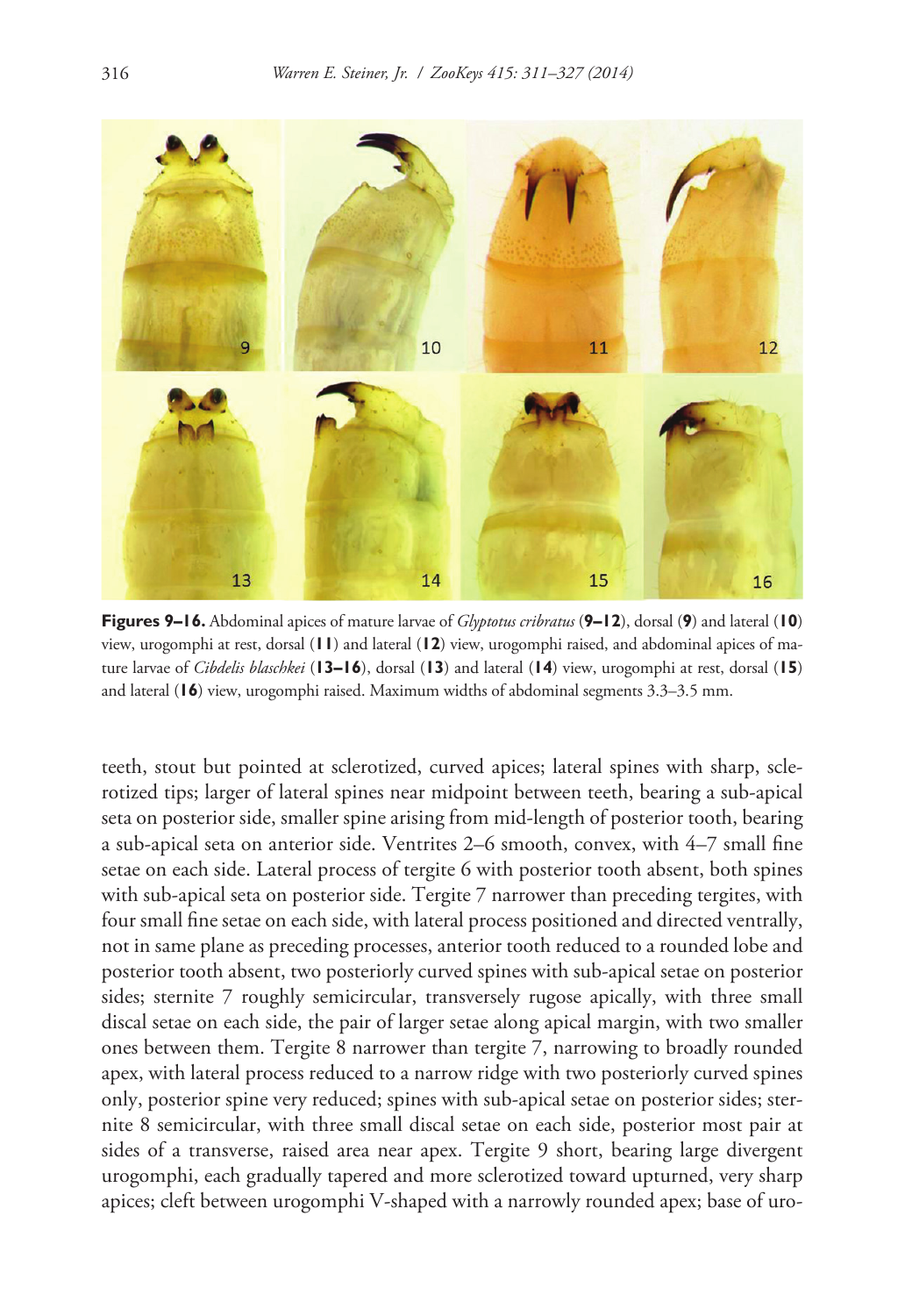gomphus laterally with a single small, tooth-like protuberance, not heavily sclerotized, with a fine seta on mesal side near base; other long fine setae present on side of base of urogomphus and ventrolateral side of urogomphus to about mid-length, the latter arising from small protuberances. Genital segment (female pupa) roughly trapezoidal, smooth, with two divergent, protruding papillae bearing a single small seta laterally, papillae with a shallow V-shaped emargination between them.

#### *Glyptotus cribratus* **larval, pupal and reared adult material examined.**

**Specimens collected in USA.** "FLORIDA: Highlands Co., Archbold Biol. Sta., S of Lake Placid, S. side of Lake Annie, 27°12'35"N, 81°21'W, 19 April 2003 / In soft rotten dry wood of low dead branch on live Quercus virginiana; W. E. Steiner, J. M. Swearingen et al. collectors" (3 L); Same data except "Reared from larva; emerged October 2003, larval exuvia not recovered" (1 A); "FLORIDA: Highlands Co., Archbold Biol. Sta., S. of Lake Placid, forest tract, NE part, 27°12'N, 81°20'W, 19 April 2003 / W. E. Steiner & J. M. Swearingen collectors / In pithy rotten wood of dead standing oak branch, mixed scrub forest burned ca 1 year ago" (2 L); "FLORIDA: Highlands Co., Archbold Biol. Sta., S. of Lake Placid, hill area E of Station, 27°11'N, 81°20'30"W / 31 December 2006, W. E. Steiner, J. M. Swearingen, A. W. & B. B. Norden, collectors / In dry rotten wood of recently fallen dead branch of live oak" (1 L); "FLORIDA: Highlands Co., 2 km N. Cornwell at Kissimmee River, 1 March 1984 / In rotting wood of log of live oak / W. E. Steiner, A. G. Gerberich, J. E. Lowry collectors" (1 L); "GEOR-GIA: Camden County, Little Cumberland Island, 30°58'N, 81°25'W, 30 November 1997 / In dry soft rotten wood of hanging branch *Quercus virginiana* in maritime forest / W. E. Steiner, J. M. Swearingen, W. A. Dix, C. Wells collectors" (1 L); same data except "25 November 1998 / In dry soft rotten wood of dead branch in canopy of *Quercus virginiana* in maritime forest" (2 L); same data except "In pithy rotten wood of dead branch recently fallen from live oak, *Quercus virginiana*" (1 L); same data except "28 November 1998 / Associated with adult *Glyptotus cribratus* in dry soft rotten wood of small low branch on live *Quercus virginiana* in maritime forest" (1 L); "NORTH CAROLINA: Dare County, Kill Devil Hills, 35°59'33"N, 75°39'11"W, 23 February 2007, coll. W. E. Steiner & J. M. Swearingen / In dry rotten wood of recently fallen dead branch of s. red oak (*Quercus falcata*)" (1 L); same data except "Reared from larva in dry rotten wood of recently fallen dead branch of s. red oak (*Quercus falcata*); pupated 25 April, preserved 1 May 2007" (1 P with larval exuvia); "SOUTH CAROLINA: Dillon Co.; Fork; Little Pee Dee S.P., sand area, 34°19'10"N, 79°17'06"W, 16 April 2012 / In dry soft rotten wood of dead branch of live *Quercus laevis* in open pine-oak sand scrub; colls. J. C. Ciegler, W. E. Steiner, J. M. Swearingen" (1 L); "SOUTH CA-ROLINA: Georgetown County; Huntington Beach, near Murrells Inlet, 33°30'51"N, 79°03'09"W, 15 April 2012 / In dry soft rotten wood of dead lower branch *Quercus virginiana* in maritime forest; colls. J. C. Ciegler, W. E. Steiner, J. M. Swearingen" (1 L); "TEXAS: Comal County, Espinazo del Diablo, 9 km SW Wimberley, 29°55'30"N, 98°09'05"W, 17 November 2013 / In dry pithy wood of recently fallen branch of living *Quercus virginiana fusiformis* / Colls. W. E. Steiner, J. M. Swearingen, J. R. Ott, E. Silverfine" (1 L); "TEXAS: Hays County, Driftwood, at Dutchman Vineyards,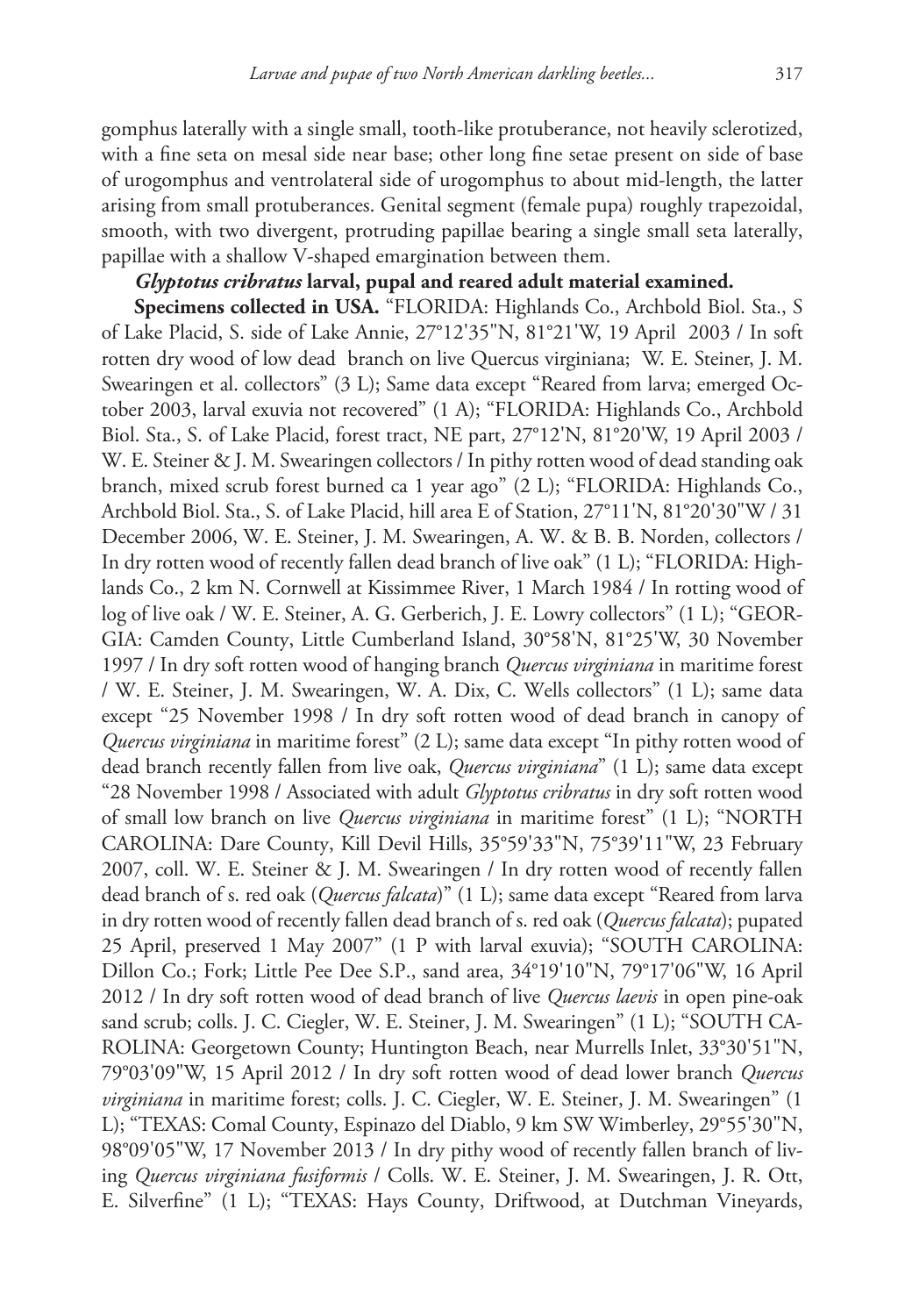

**Figures 17–20.** Pupa of *Glyptotus cribratus*, dorsal view (**17**) and ventral view (**18**), pronotum, dorsolateral view (**19**), abdominal apex and urogomphi, dorsal view (**20**). Length of pupa 15.1 mm.

30°06'09"N, 98°0'51"W, 15 November 2013 / In dry pithy wood of dead low branches on large living *Quercus virginiana fusiformis* / Colls. W. E. Steiner, J. M. Swearingen, J. R. Ott, E. Silverfine" (4 L); "TEXAS: Hays County, Freeman Ranch, NW of San Marcos, 29°56'23"N, 98°0'44"W, 15 November 2013 / In dry pithy wood of dead low branch on large living *Quercus virginiana fusiformis* / Colls. W. E. Steiner, J. M. Swearingen, J. R. Ott, E. Silverfine" (1 L); same data except second label "In dry pithy wood of recently fallen branch of large living *Quercus virginiana fusiformis*" (1 L); "TEXAS: Hays County, Rutherford Ranch area NW of Kyle; oak grove near pond, 30°02'49"N, 97°57'56"W, 16 November 2013 / In dry pithy wood of recently fallen branch of large living *Quercus virginiana fusiformis* / Colls. W. E. Steiner, J. M. Swearingen, J. R. Ott, E. Silverfine" (1 L); same data except "(Preserved 11 Dec. 2013) / In dry pithy wood of dead low branch on large living *Quercus virginiana fusiformis*" (2L); "TEXAS: Hays County, Rutherford Ranch area NW of Kyle; near old ranch house ruins, 30°04'0"N, 97°56'37"W, 16 November 2013 / In dry pithy wood of recently fallen branch of large living *Quercus virginiana fusiformis* / Colls. W. E. Steiner, J. M. Swearingen, J. R. Ott, E. Silverfine" (1 L); "TEXAS: San Patricio Co., 12 km NE Sinton, Welder Wildlife Refuge, 8 December 1984, W. Steiner, B. Gill & D. Whitehead collrs. / In rotting wood of log of *Celtis* / larva coll. 8 Dec. 84, pupated 25 Apr. 85, eclosed 14 May 85, preserved 1 June" (1 adult pinned with larval and pupal exuvia); "VIRGINIA: City of Va. Beach,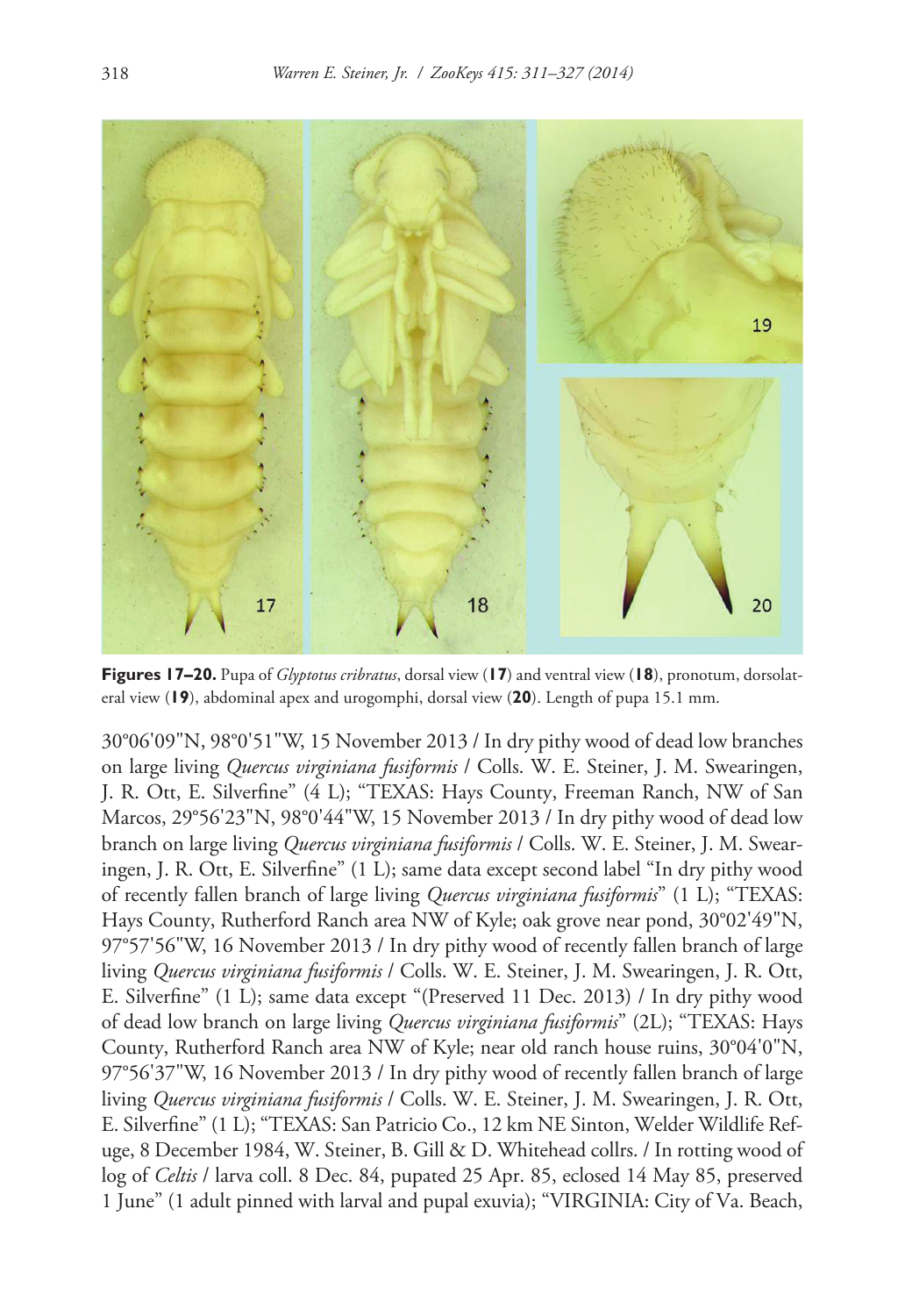First Landing S. P., beach campground, 36°55.4'N, 76°2.8'W, 16 June 2007 / In pithy rotten wood of dead branch recently fallen from live oak, *Quercus virginiana* / W. E. Steiner, J. M. Swearingen et al. collectors" (1 L).

**Specimens intercepted from MEXICO.** "*Glyptotus* sp. det. T.J. Spilman 1982, ex Mexico, at Hidalgo 4194, in *Prosopis* sp. stem, at Brownsville, #11491, 22v82, 82-6571" (1 L); "*Glyptotus* sp. det. T.J. Spilman 1983, ex Reynosa, Mexico, 8iii83, at Hidalgo 4194, on stem *Prosopis juliflora*" (1 L); "*Glyptotus* sp. det. T.J. Spilman 1984, ex Mexico, at Laredo, 17843, in rotting log, 4xii83, 84-549" (1 L).

# *Cibdelis blaschkei* **Mannerheim**

[http://species-id.net/wiki/Cibdelis\\_blaschkei](http://species-id.net/wiki/Cibdelis_blaschkei)

**Background.** *Cibdelis blaschkei* is a very common beetle throughout much of California, with large series of adults represented in collections, but surprisingly, no specimens of its larvae or pupae could be found in museum holdings, nor are there any records of immature stages in the literature. The discovery of aerial dead wood larval habitats on trees in eastern USA localities led to the examination of similar wood in California, resulting in the collections listed below. Several other *Cibdelis* species have been described, all from California; the genus needs revision (Aalbu et al. 2002).

**Description of mature larva.** Figures 2, 6–8, 13–16.

**Body.** Length 24–29 mm; elongate-cylindrical, pale yellowish-white with light brown dorsal bands at posterior edges of terga and anterior edge of prothoracic tergum; mandible apices and bases, claws of tarsunguli, and apices of urogomphi and associated processes blackish to brown, heavily sclerotized; abdominal terga VIII and IX dorsally slightly darker yellow-brown; prothoracic sternum in front of leg more sclerotized, light brown; cuticle otherwise lightly sclerotized, surfaces shining, finely rugose and obscurely punctate, with scattered fine setae.

**Head.** Prognathous, slightly declined, globular but slightly flattened dorsoventrally. Epicranial stem about one third head capsule length; frontal arms sinuate, lyre-shaped, fine and obscure. Each half of head capsule dorsally and laterally with 13–17 scattered, long erect setae. Stemmata five on each side closely posterior to antenna base, variably pigmented; anterior row of three contiguous and very close to offset pair behind them. Clypeus convex, transverse, weakly trapezoidal, about two times wider than long, with one long seta on each side of disc and three smaller setae at lateral edges. Labrum transverse, convex, with two long discal setae, two short anterior setae near midline arising from dark punctures, and four smaller fine setae along each side of anterior edge. Epipharynx with three relatively stout setae along each side of anterior margin and two very short, stout medial spines, the pair closely spaced and slightly offset to left; with a cluster of 7–8 small round sensory papillae anterior to spines; tormae slightly asymmetrical. Antenna three segmented with membranous base globular; first segment longest, cylindrical, narrower near middle, 3× longer than wide; second segment cylindrical, two thirds as long as first, 2× longer than wide, widest near apex, with apical sensoria flat, kidney-shaped, partly encir-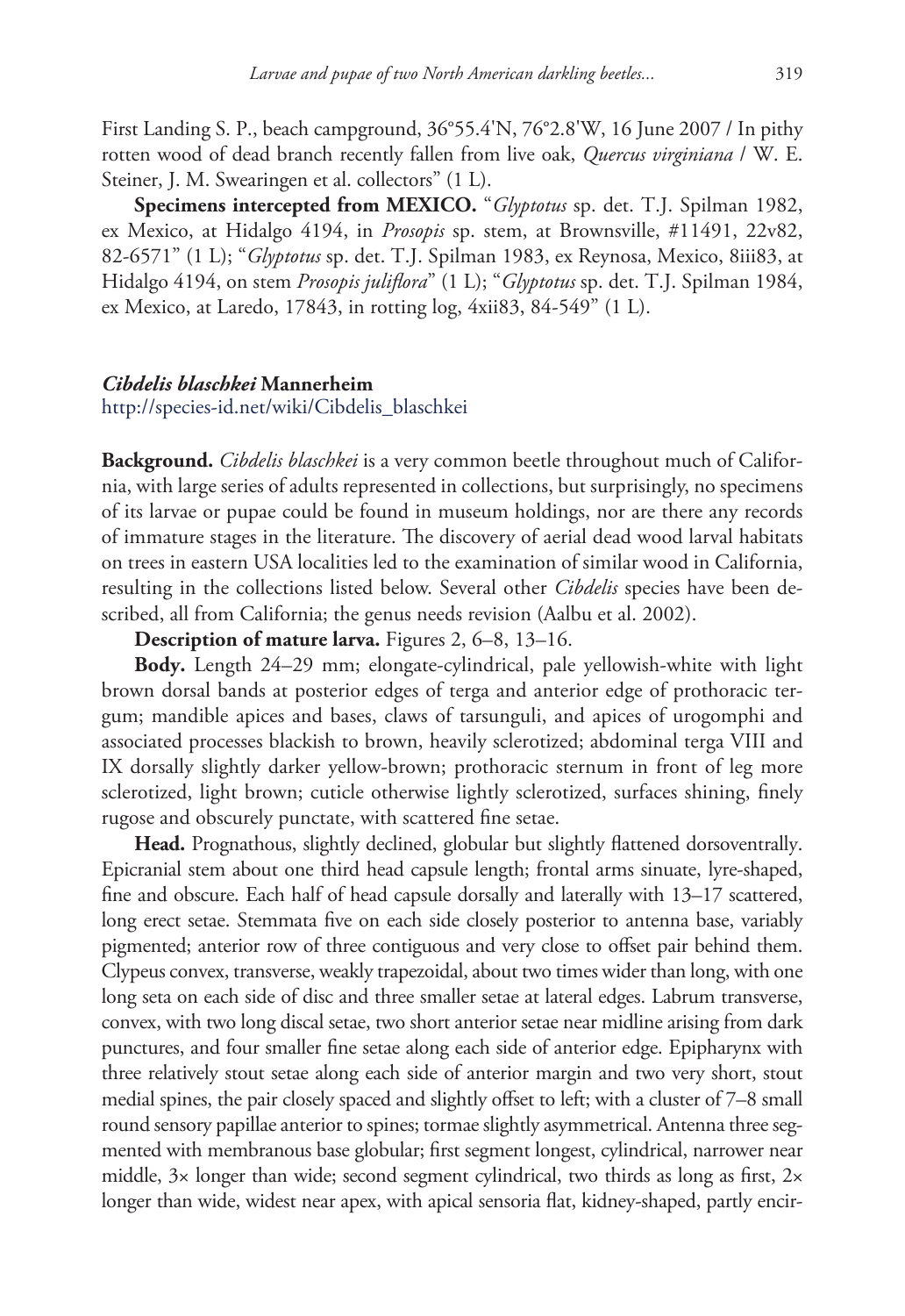

**Figures 21–24.** Pupa of *Cibdelis blaschkei*, dorsal view (**21**) and ventral view (**22**), pronotum, dorsolateral view (**23**), abdominal apex and urogomphi, dorsal view (**24**). Length of pupa 16.2 mm.

cling base of third segment; third segment very small, cylindrical, 1.5× longer than wide, with a single fine seta apically. Mandibles asymmetrical, the right slightly smaller than left; right mandible with apex tridentate, palmate, left mandible with three broad apical teeth and a fourth pointed, thin, on sharp dorsal incisor edge; left mola concave, with a prominent premolar tooth and three transverse, sclerotized ridges; right mola convex, with two transverse fossae surrounded by irregularly prominent ridges. Ligula with six small apical setae arranged in two rows; prementum, mentum, submentum each with a pair of long setae near base. Hypopharyngeal sclerome well developed, tridentate, with smooth concavity in middle; median tooth with V-shaped carinae, arms forming a bridge to prominent crest of lateral teeth; basal transverse ridge symmetrical, concave across middle.

**Thorax.** Prothorax as long as wide; meso- and metathorax about 2x wider than long; protergum with 11–15 fine setae of varying size on each side, sparsely arranged in two bands; meso- and metaterga with 6–7 similar scattered setae. Mesothoracic spiracle simple, irregularly ovate, slightly larger and narrower than abdominal spiracles; metathoracic spiracle not visible. Prothoracic leg slightly larger than mid- and hindlegs; all legs with trochanter elongated, with anterior and posterior ridges bearing a few fine setae; femur and tibia bearing scattered, shorter setae; tarsungulus with two pre-basal setae; claw simple, sharp, curved apically, two thirds the length of tarsungulus.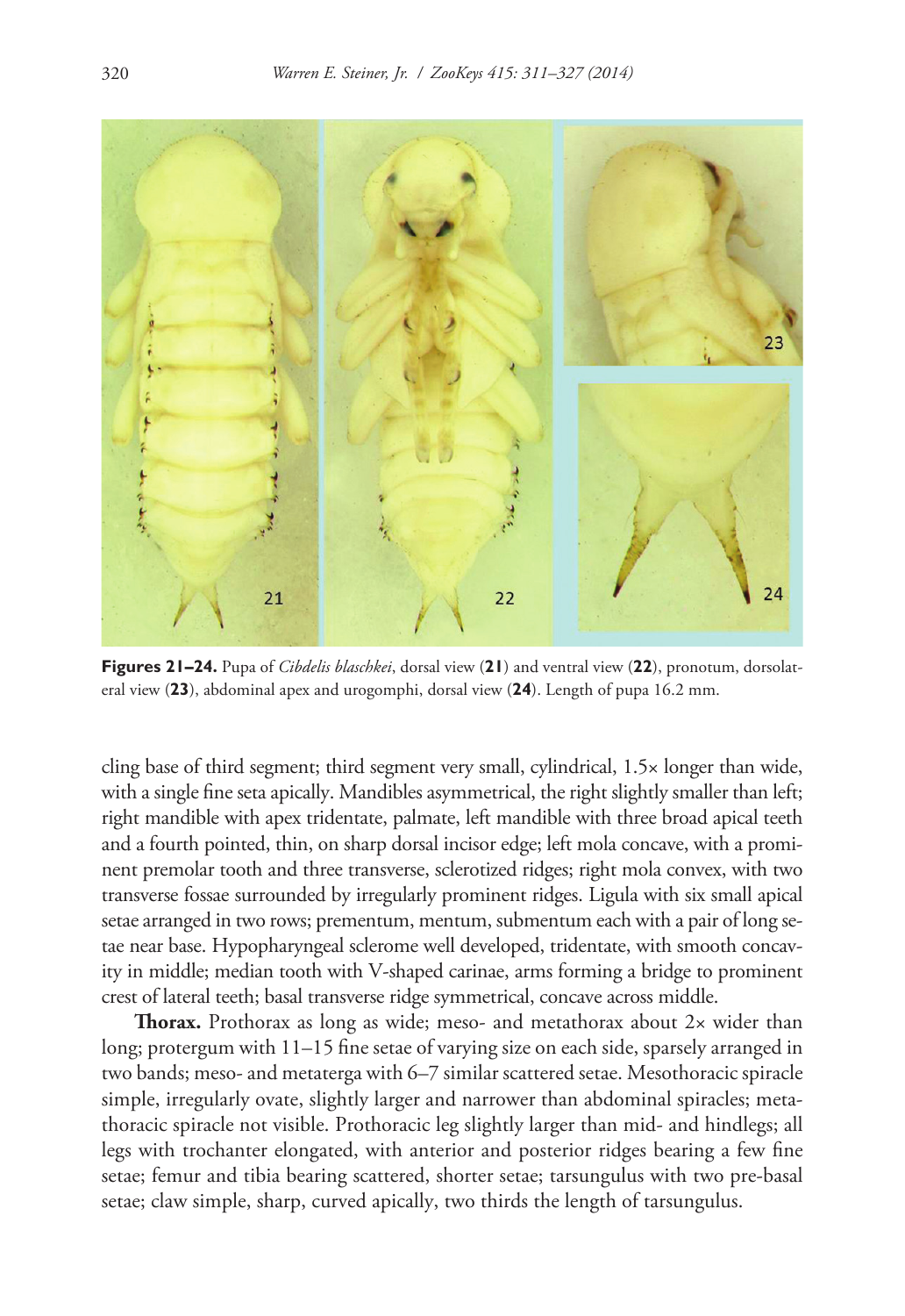**Abdomen.** Abdominal segments I-VII similar, slightly wider than long, successive segments gradually slightly wider posteriorly; terga with sparse long setae as on thoracic terga, 9–10 on each side; spiracles annular, broadly ovate; sterna on each side with an anterior row of three fine setae and a pair of setae posteriorly. Tergum VIII nearly as long as wide, slightly narrowed posteriorly, dorsally with 9–10 scattered fine setae on each side, those nearest dorsal process arising from circular, pigmented punctures and in a moderately sclerotized area with smaller scattered punctures; dorsal outline in lateral view straight from base to apex of pointed, posterior process, one on each side, the close pair in dorsal view forming a V-shaped cleft at midline; pointed apices divergent, darkly sclerotized, joined to rounded mola-like process ventral and mesal to them; dorsum behind processes abruptly sloped downward to a broad membranous apical area that opposes a similar dorsal membrane at anterior of tergum IX. Tergum IX short, about two thirds the width of tergum VIII and hinged to it, allowing curved urogomphi to come forward to oppose and straddle pair of processes of tergum VIII; lateral hinge joint obscure, without sclerotized, tooth-like, anterior process; urogomphi robust, gradually tapered, slightly divergent and curved dorsally with sharp apices pointing anteriorly, nearly round in cross-section, darkly sclerotized in apical half, each with sclerotized, tooth-like projections near base, as follows: small dorsolateral conical process without associated seta; dorsomedial process bearing a single small seta between larger pointed mesal tooth and feeble lateral tooth, the mesal teeth closely opposing each other between urogomphi. Other setae on tergum IX long, scattered, those on and near base of urogomphus arising from large, circular, pigmented punctures; urogomphus with a lateral seta near mid-length, two on ventral (posterior) side; lateral and ventral surface with 9–12 scattered setae of varying size. Abdominal segment X small, ventral, transverse, semi-circular, convex, 2.5× wider than long, with a row of 6 fine setae across width; pygopods absent.

**Description of pupa.** (Figures 21–24, 26, 28).

**Body**. Length (from anterior edge of pronotum to tips of urogomphi) 15.7–18.5 mm, width of pronotum 4.8–5.0 mm; body color white with brownish surface setae, apices of urogomphi and spines on lateral processes; body very sparsely setose. Lateral processes of middle abdominal segments well developed, wing-like, bearing anterior and posterior curved teeth and two smaller setigerous lateral spines between them; urogomphi long, wrinkled at base, gradually tapered to divergent, sharp apices.

**Head.** Hypognathous; surface with dense shallow punctures and between eyes with faint transverse wrinkles; projection above antennal insertion absent; a few fine setae on frons, near eye, on clypeus and labrum; a row of four setae on each mandible from base to apical one-third along outer curve; single very small seta on outer edge of maxillary palpus, at base of last segment.

**Thorax.** Pronotum broadly shield-shaped, slightly wider than long, smooth with a mixture of fine shallow punctures and subtle transverse wrinkles; anterior margin broadly rounded, lateral margin slightly explanate with thick bead, posterior margin nearly straight with posterior angles narrowly rounded, not produced posteriorly. Pronotal surfaces with sparse, fine setae along anterior and lateral margin, much smaller across middle; most of disc bare except for widely spaced setae, three on each side an-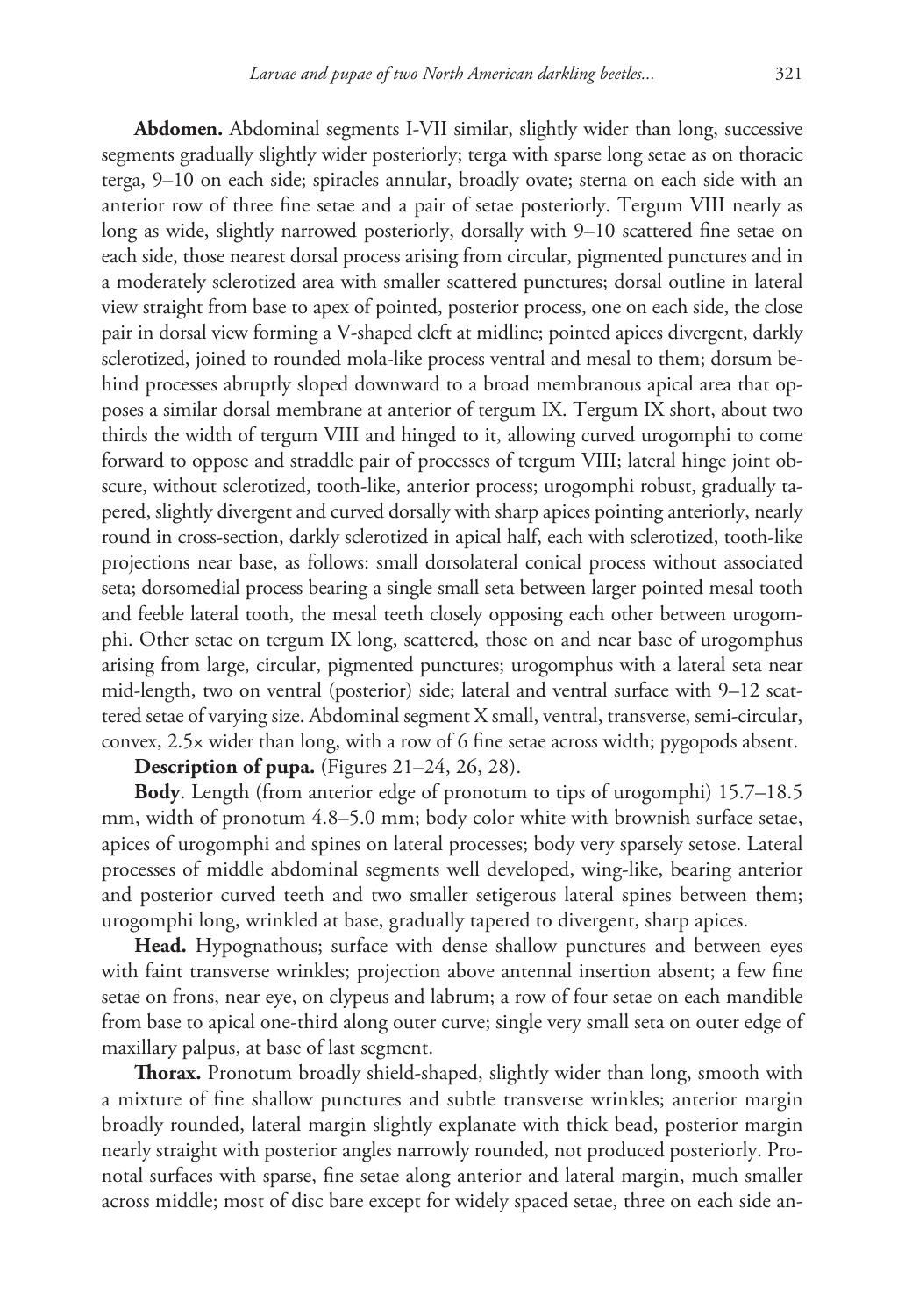

**Figures 25–28.** Right lateral abdominal processes of tergites 1–4, pupa of *Glyptotus cribratus* (**25**) and *Cibdelis blaschkei* (**26**), *Glyptotus cribratus*, live pupa (dorsolateral view) and associated larval exuvia, Kill Devil Hills, North Carolina (**27**), *Cibdelis blaschkei*, live pupa (lateral view) and associated larval exuvia in pupal cell of oak wood, Angwin, California (**28**). Length of pupae 15–16 mm.

teriorly, two posteriorly, and 1–3 very small setae laterally; hypomeron smooth, with a few widely spaced fine setae, some larger immediately under lateral margin; mesoand metanotum transverse, smooth, with 1–2 fine setae on each side; mesonotum produced and slightly elevated posteriorly at middle (scutellar umbo); mesonotum, metanotum, and abdominal tergite 1 short, roughly equal in length. Elytral sheath smooth with feeble, longitudinal furrows and sub-apical raised bulla; metathoracic wing sheath of thin membrane and shorter than elytral sheath, not visible beneath elytral sheath (unless dissected or observed in bloated specimens); meso- and metasternum short, smooth. Legs and tarsi smooth, with a few scattered fine setae; femora with 7–10 setae from mid-length to near apex; tibiae with 3–5 setae along mid-length; protarsi with 5–6 setae on apical tarsomeres ventrally and laterally; apical tarsomeres of meso-and metatarsi with 3–4 setae laterally.

**Abdomen.** All surfaces smooth, bearing scattered fine setae; spiracles annular, rounded, barely pigmented, visible on segments 2–6. Tergite 1 short, with 4–5 discal setae on each side, lateral process with anterior tooth reduced to a small conical projection bearing an apical seta; posterior tooth with sharp, sclerotized apex abruptly directed posteriorly; lateral spine near base of each tooth small, narrowly conical, lightly sclerotized, directed slightly to anterior, with a broad, shallow emargination between them; anterior spine with seta directed posteriorly; posterior spine with seta directed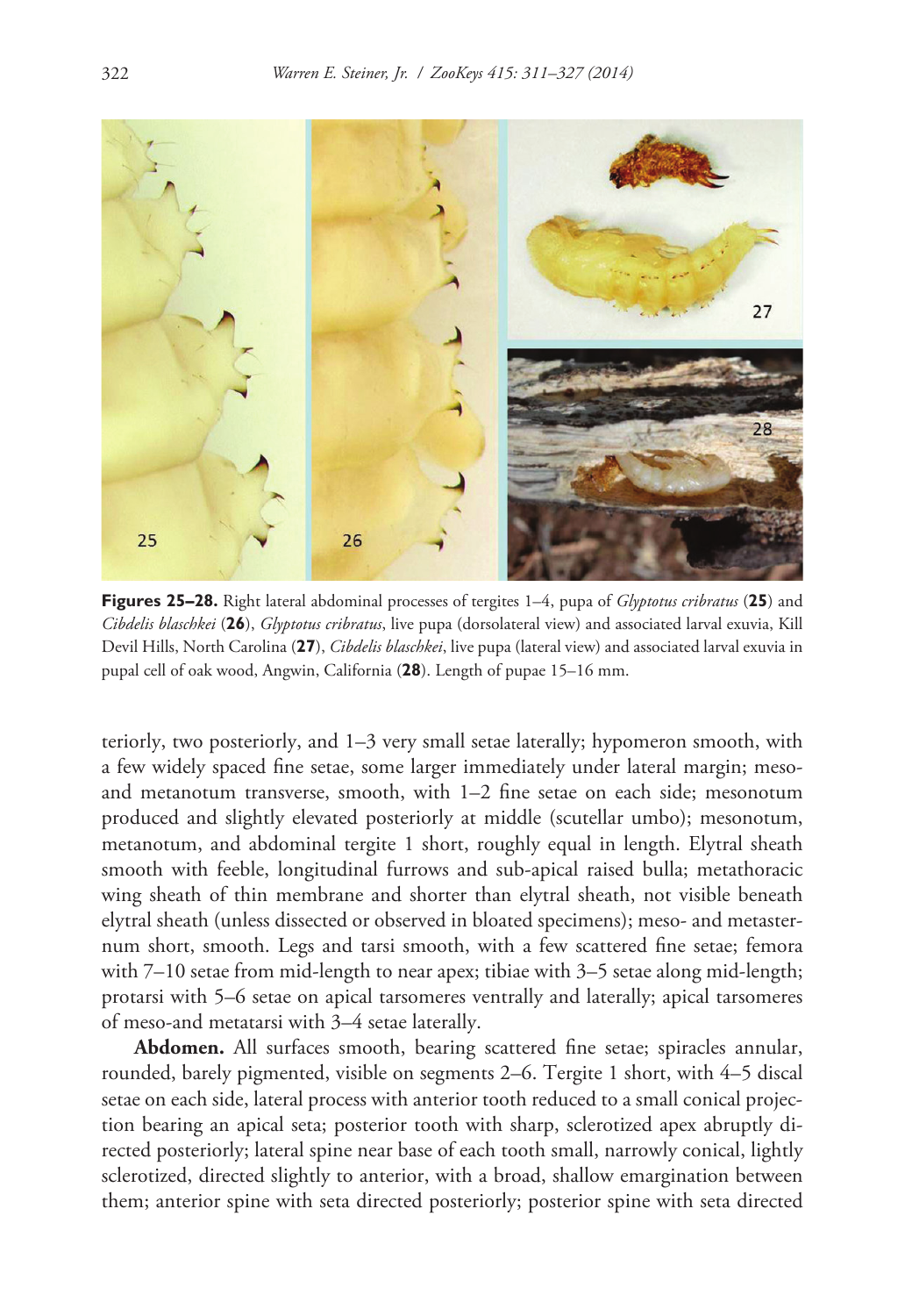anteriorly. Tergites 2–6 of similar form, quadrate, transverse, with 4–5 discal setae on each side; lateral processes each with prominent anterior and slightly smaller posterior teeth, strongly curved and gradually tapered to sharp, sclerotized apices; anterior tooth with small serrations along curve on anterior side; each tooth with associated lateral spine arising near base between them and with apex curved posteriorly; spines bearing a long seta on dorsal side, arising from a sclerotized elevated base; a broad, shallow emargination between spines with a very small setiferous accessory spine along length, usually closer to anterior spine; anterior spine with seta directed posteriorly; posterior spine with seta directed anteriorly in most examples. Ventrites 2–6 smooth, convex, with 1–7 small fine setae on each side, basal ventrites with fewer setae. Tergite 7 narrower than preceding tergites, with 3–4 small fine setae on each side, anterior tooth small, posterior tooth absent, posterior spine very small, accessory spine absent; sternite 7 semicircular, with 3–4 small discal setae on each side, the larger setae paired near apical margin. Tergite 8 narrower than tergite 7, narrowing to broadly rounded apex, with lateral process reduced to a narrow ridge with 2 posteriorly directed setae only; discal setae 3–4 on each side; sternite 8 semicircular, with 2 small discal setae on each side near apical margin. Tergite 9 small, narrow, bearing large, divergent, posteriorly directed urogomphi, each gradually tapered and more sclerotized toward sharp apices, with irregular crenulate surface along mid-length; cleft between urogomphi V-shaped with a narrowly rounded apex; base of urogomphus laterally with a single prominent seta arising from a sclerotized, raised base; 7–8 other fine setae present ventrally on base of urogomphus and ventrolateral side of tergite 9; sternite 9 in male pupae small, narrowly transverse, with 2 setae on each side; sternite 9 in female pupae not visible. Genital segment in male pupae small, recessed, smooth, convex, slightly wider than long, with rounded apical lobes separated with a small median notch; in female pupae large, produced, smooth, roughly trapezoidal, with two divergent papillae bearing a single small seta laterally, papillae separated by a sinuate apical margin.

*Cibdelis blaschkei* **larval, pupal and reared adult material examined.** "CALIFOR-NIA: Contra Costa Co., Tilden Park NE of Berkeley, 37°53'24"N, 122°14'13"W, 23 June 2012, colls. W. E. Steiner, J. M. Swearingen et al. / Under bark of fallen pine branch in mixed forest grove" (1 P); "CALIFORNIA: Napa Co., Angwin, near airport, 38°34'13"N, 122°25'50"W, 29 June 2012, coll. W. E. Steiner & J. M. Swearingen, In rotten dry wood of fallen oak branch in mixed forest" (5 L); same data except: "preserved 2 July 2012" (1 P); "preserved 4 July 2012" (2 P); "preserved 9 July 2012" (2 P); "CALIFORNIA: Napa County, St. Helena, 16 Feb. 2003, W. E. Steiner, J. M. Swearingen et al. collectors / In dry rotten wood of recently fallen dead branch of oak" (2 L); same data except "21 Dec. 2003" (2 L); "CALIFORNIA: Napa County, 7 km NW St. Helena, 38°32'N, 122°31'W / 15 Dec. 2003, W. E. Steiner & J. M. Swearingen collectors / In dry rotten wood of recently fallen dead branch of oak" (2 L); "CALIFORNIA: Napa Co., Silverado area, 5 km NE of Napa, 38°20'N, 122°15'W / 18 Feb. 2003, W. E. Steiner, J. M. Swearingen collectors / In pithy dry wood of fallen oak branch ca. 8 cm diameter on ground, open hills with oak groves (3 L); same data except "25 April 2004" and "branch ca. 5 cm." (1 L); "CALIFORNIA: Napa Co., Skyline Park area, 5 km SE of Napa, 38°16'N, 122°15'W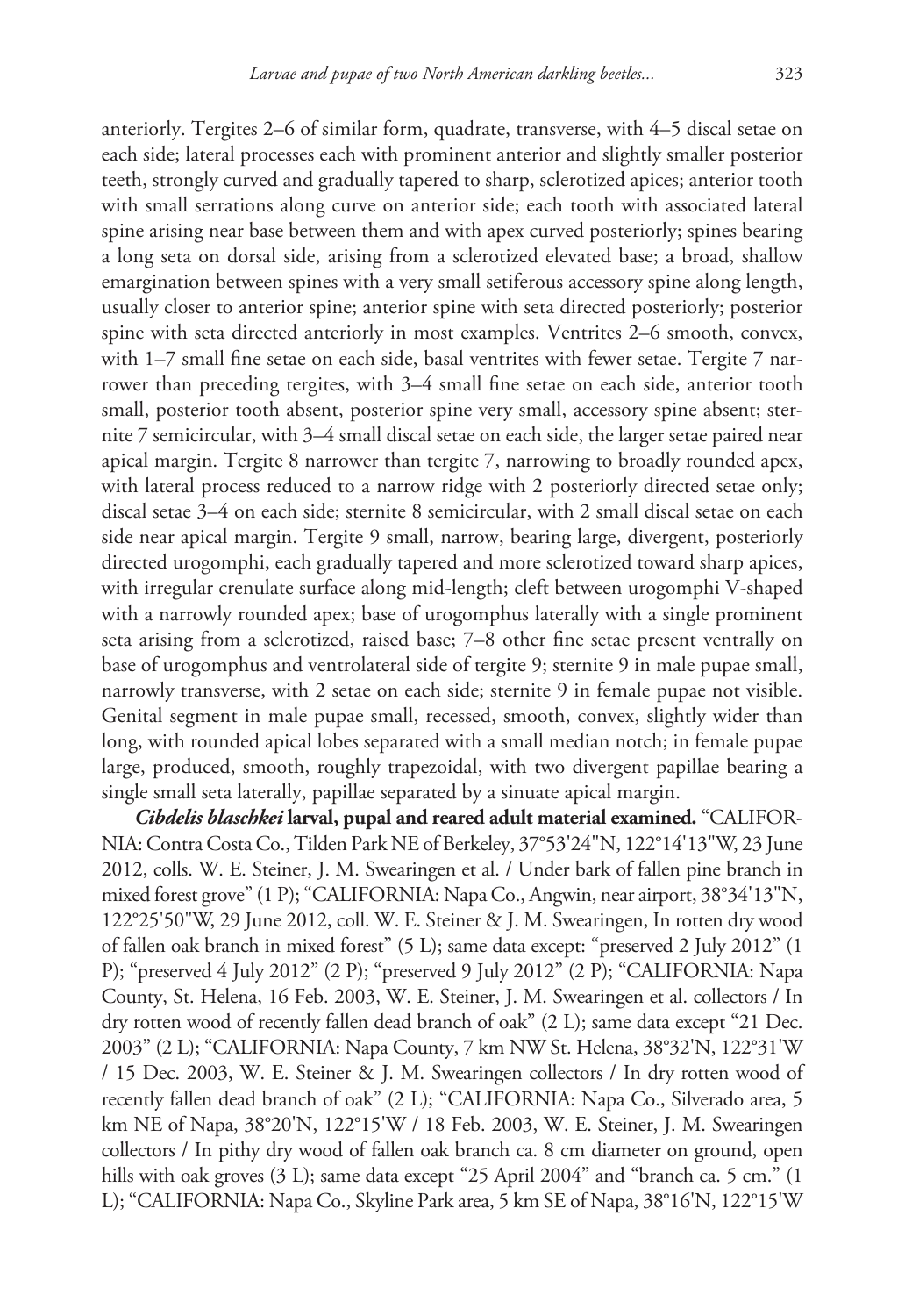/ 8 Feb. 2003, W. E. Steiner, J. M. Swearingen collectors / In dry rotten wood of recently fallen dead branch of oak" (3 L); "CALIFORNIA: Napa Co., Soda Canyon Road at ravine, NE of Napa, 38°23'06"N, 122°16'51"W, 22 June 2012, In rotten dry wood of fallen oak branch, roadside in open forest" (1 P, partially eaten, larval exuvia not found); "CALI-FORNIA: Napa Co., Soda Springs Road NE of Napa, 38°23'28"N, 122°17'07"W, 22 June 2012, coll. W. E. Steiner & J. M. Swearingen, In rotten dry wood of fallen oak branch, roadside in open forest" (1 L); same data except "28 June 2012" (1 L); "CALI-FORNIA: Napa Co., Spanish Flat, near Lake Berryessa, 11 April 2008 / pupated 21 April, preserved 29 April 2008 / W. E. Steiner, J. M. Swearingen collectors, In rotten wood of fallen branch of oak on ground (larva)" (1 P); "CALIFORNIA: Napa Co., Yountville, 38°24'N, 122°22'W / 9 Feb. 2003, W. E. Steiner, J. M. Swearingen collectors / In rotten dry wood of fallen branch of *Quercus garryana* among vineyards" (1 L); same data except "In rotten dry wood of recently fallen dead branch of *Quercus garryana* / Reared from larva found 9 Feb. 2003, pupated 23 May (found), preserved 1 June 2003" (1 P); "CALIFOR-NIA: Napa Co., 3 km NW Yountville, 38°25'01"N, 122°23'58"W, 21 October 2010, coll. W. E. Steiner & J. M. Swearingen / In rotten dry wood of fallen branch *Quercus garryana* among vineyards" (1 L); same data except "38°25'05"N, 122°23'52"W, 25 June 2012 / Found in pupal cell in rotten dry wood of fallen branch *Quercus garryana* among vineyards; (1 P); same data except "preserved 19 July 2012" (3 teneral adults pinned with associated larval and pupal exuvia in gelatin capsule). "CALIFORNIA: Sonoma Co., 1 km N Wikiup, 38°31'33"N,122°45'41"W, 15 October 2009, coll. W. E. Steiner & J. M. Swearingen / In dry rotten wood of recently fallen dead branch of oak" (5 L).

**Habitats and observations on life history.** Both *Glyptotus cribratus* and *Cibdelis blaschkei* are beetles of forested areas, their larvae being dependent on dead, rotten wood for survival. They tend to be more common in forest edge habitats or at single trees or groves in open areas, where wood dries out more rapidly and is slower to decay than in mesic forest interiors. These species may be avoiding attack by fungal, bacterial, or other pathogens and/or avoiding competition from insects inhabiting more damp wood in shaded situations. Furthermore, larvae are rarely if ever found in rotten wood on the ground, with the exception of recently fallen branches; these beetles appear to be specialists in dead wood involving mostly smaller branches, on living, usually old trees. Specimen data and observations indicate that if inhabited branches happen to fall, older, nearly full-grown larvae may be able to complete development. Adults probably breed commonly in canopy-level wood; an opportunity to observe *G. cribratus* on dead canopy branches of oak (Little Cumberland Island, Georgia) led to collection of adults and larvae in exposed, rotten branches several meters above ground. The dead oak branches in which *Glyptotus* and *Cibdelis* have been found were usually covered with lichens, which possibly serve as food for adults.

Adult beetles are nocturnal, often found on bark at night, but hide during the day in hollow dead branches as well as under the bark of dead branches or main trunks. Adults and larvae of both species are active throughout the year, but pupation seems to be restricted to spring and summer. Larvae tunnel in moderately soft dry wood, consuming it (and probably fungal tissue within) and depositing pelleted frass in the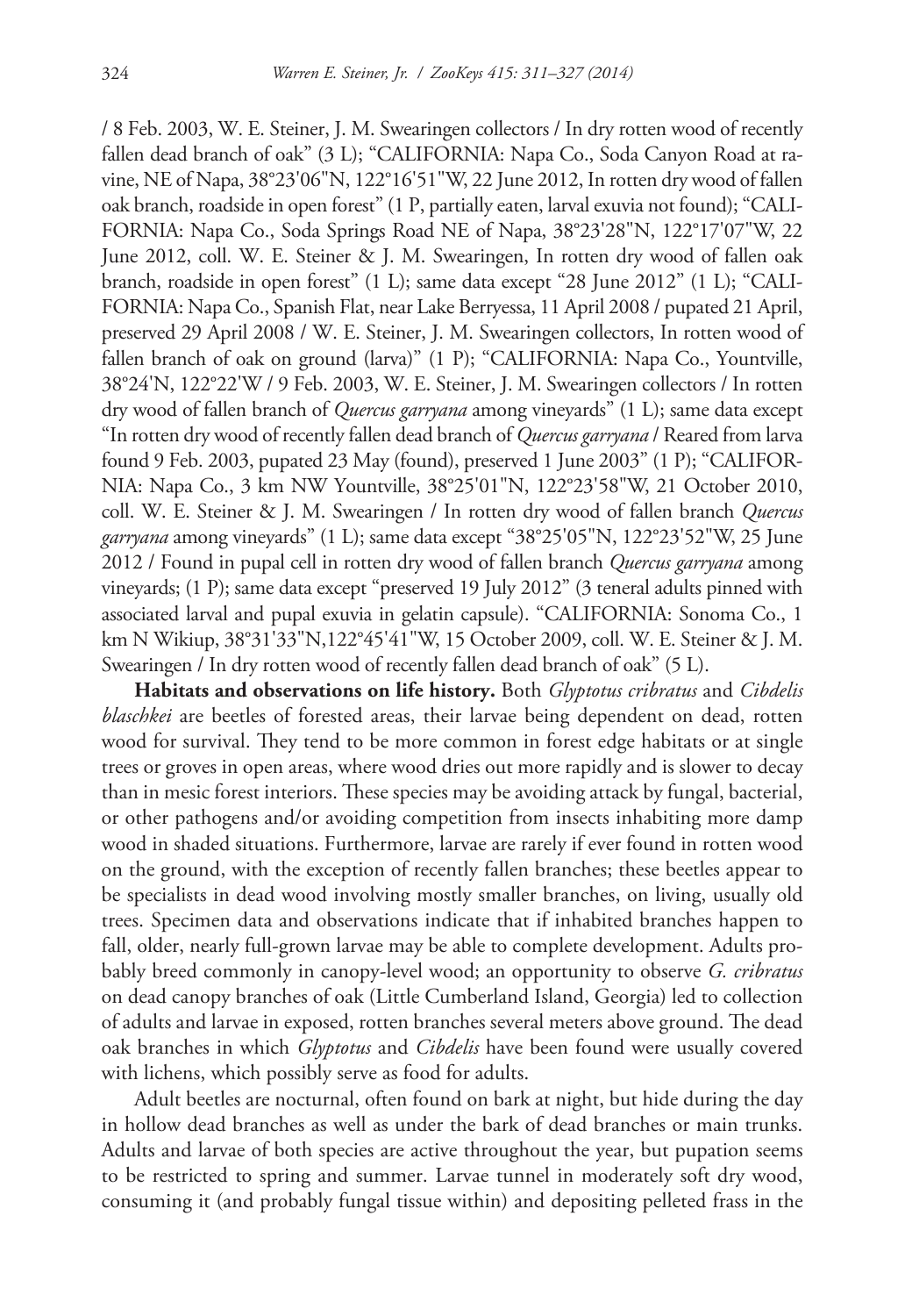burrow; they can occur immediately under the bark or in the branch interior. Most larvae have been collected in smaller branches, 3–15 cm diameter, with wood that is easily broken apart by hand. Pupation occurs in the same wood. In one instance, the pupal period lasted 19 days for a Texas specimen of *Glyptotus*, reared at 22–26°C; no comparable pupal data are available for *Cibdelis*, but the period is likely similar. Except for one record of a pupa beneath bark of an undetermined pine species, *C. blaschkei* is typically associated with oaks.

*Glyptotus cribratus* occurs from coastal Virginia to Texas (Hoffman et al. 2002) where it is often associated with live oak, *Quercus virginiana* Mill., which has a similar distribution, but other species of *Quercus*, as well as *Celtis* and *Prosopis* spp., are recorded hosts. Beetles are most common in maritime oak forests and sandhill habitats of the coastal plain but also occur in middle elevations of the southern Appalachians. This species is common as well in the elevated karst areas of central Texas (Edwards Plateau), which have a distinct oak flora.

**Observations on defense structures and behaviour. Larval characters.** In larvae of both *Cibdelis* and *Glyptotus*, the manner in which the long, upcurved urogomphi oppose the raised areas and posterior projections of tergite 8 appear to form a pinching structure, as seen in occasional specimens preserved in the "closed" position (Figures 11, 12, 15, 16). The opportunity to observe pinching behavior was offered by the recent collections of larvae on several occasions. When larvae are removed from the burrow in dead wood, they appear incapable of rapid evasive movement but do writhe in a circular movement when held at the middle by forceps or fingers, and the hinged urogomphi can be seen to open and close against segment 8 when the end of the abdomen is touched. Inserting a stiff hair, fine piece of grass, or insect pin tip in the dorsal gap between tergites 8 and 9 usually prompted the larva to pinch; occasionally, the larva will hold on and can be lifted off the substrate for several seconds before releasing the pinch. When full-grown larvae of *Glyptotus* were first exposed and restrained, pinches were observed and felt on fingertips; the larvae also appeared to be trying to bite with mandibles. These actions could possibly defend the larvae from attack by small lizards and other predators. When approached in the wood tunnel by a potential predatory insect, either end could be capable of some defense.

Pointed, upturned urogomphi are present in many tenebrionid larvae, but few posess opposing processes on tergite 8 and the hinge-like joint between segments. Long tactile setae, "trigger hairs," are associated with processes on tergite 8 and occupy the space between the sloped dorsum of tergite 8 and the urogomphi at rest. The paired processes seen in *Cibdelis* larvae are of unique form, previously unknown, but the hinge-like joint is not apparent. The raised bullae of tergite 8 and other features of the pinching assembly in *Glyptotus* are very similar to those of the related stenochiine larva, *Haplandrus fulvipes* (Herbst) (St. George 1924, Figures 38-39). In the same work, a larva identified as *Glyptotus* from Florida was described in the key with "Pygidium with transverse row of strong, hook-shaped, seta-bearing spines anterior to cerci" but was not illustrated. This larva could not have been *Glyptotus* because these different features are all on tergum 9; no modifications of tergum 8 were noted.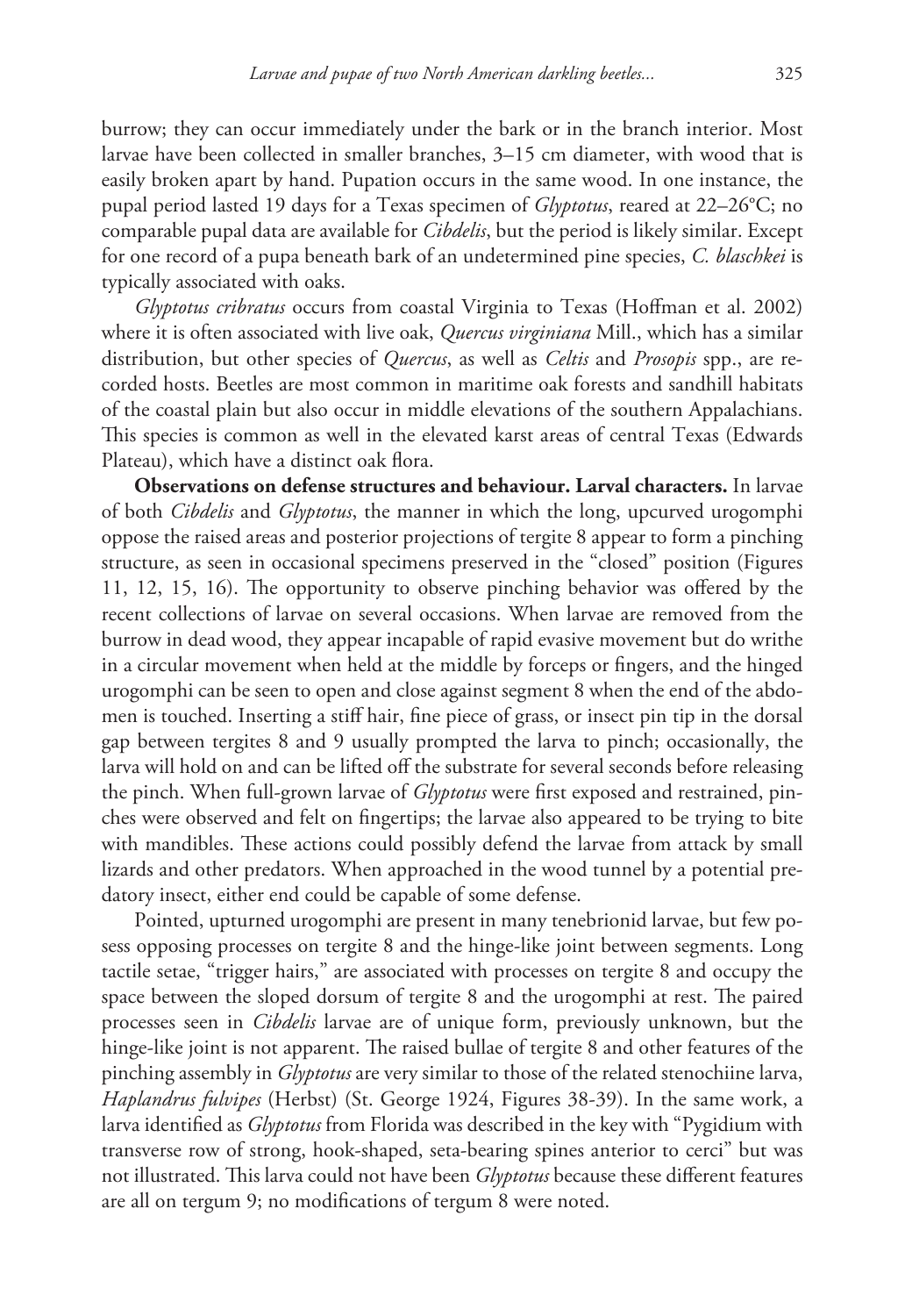Larvae of Helopini, also described from dead wood, have abdominal apices very similar to those of *Glyptotus*, for example *Helops caeruleus* L. (Schiödte 1878, Figures 20–21, Plate 11) and *Deretus spinicollis* Schawaller (Purchart and Nabozhenko 2012, Figures 9–10). The pinching ability of these larvae is probably comparable to that of *Glyptotus*.

**Pupal characters.** Like known pupae of other stenochiines, those of *Cibdelis* and *Glyptotus* are armed with lateral abdominal gin traps that pinch between the posterior and anterior curved teeth, with lateral projecting spines and associated tactile hairs. Use of these structures and associated body movements have been studied in other pupae (Bouchard and Steiner 2004 and papers cited within) and the live pupae observed in this study displayed these actions. Pupal cells in the soft wood (Figure 28), formed by the mature larva before pupation, offer a large space in which pupae can actively rotate the body and use pinching organs. As noted in other stenochiine pupae, gin trap teeth of opposing lateral processes have the "posterior is ventral to anterior" closure type (Steiner 1995, Figure 104) in the pinched position.

Pupae of *G. cribratus*, a winged species, possess fully formed wing sheaths beneath the elytral sheaths. Conversely, *C. blaschkei* is wingless, with elytra partially fused, though pupae still retain empty wing sheaths of nearly full length—a condition noted by Spilman (1979) in which a long sheath with vestigial or absent wing development indicates occasional flightlessness within groups otherwise characterized by flight. This is the case among Stenochiinae, where flightlessness appears to have evolved multiple times within a large clade of mostly winged species (Matthews et al. 2010).

#### **Acknowledgments**

Assistance in fieldwork, access to natural areas, and hospitality on travel over several decades has been given by many: Jil, John and Helen Swearingen, Carole Russell, Rolf and Denise Aalbu, Jan Ciegler, Art Evans, Andy Gerberich, Will Dix, Cyd Wells, Elaine Nakash, Don Whitehead, Bruce Gill, Mark Deyrup, Arnold and Beth Norden, Jim Ott and Eva Silverfine. Photographs of specimens were contributed by Eugenio Nearns (Figures 1–2) and Jil Swearingen (Figure 28). Review of the manuscript by James Dunford and Trip Lamb greatly improved the prose and presentation.

#### **References**

- Aalbu RL, Triplehorn CA, Campbell JM, Brown KW, Somerby RE, Thomas DB (2002) Tenebrionidae Latreille 1802. In: Arnett RH, Thomas MC, Skelley PE, Frank JH (Eds) American Beetles, Volume 2. CRC Press, Boca Raton, Florida, 463–509. [doi:](http://dx.doi.org/10.1201/9781420041231.ch7) [10.1201/9781420041231.ch7](http://dx.doi.org/10.1201/9781420041231.ch7)
- Bouchard P, Steiner WE (2004) First descriptions of Coelometopini pupae (Coleoptera: Tenebrionidae) from Australia, Southeast Asia and the Pacific region, with comments on phylo-